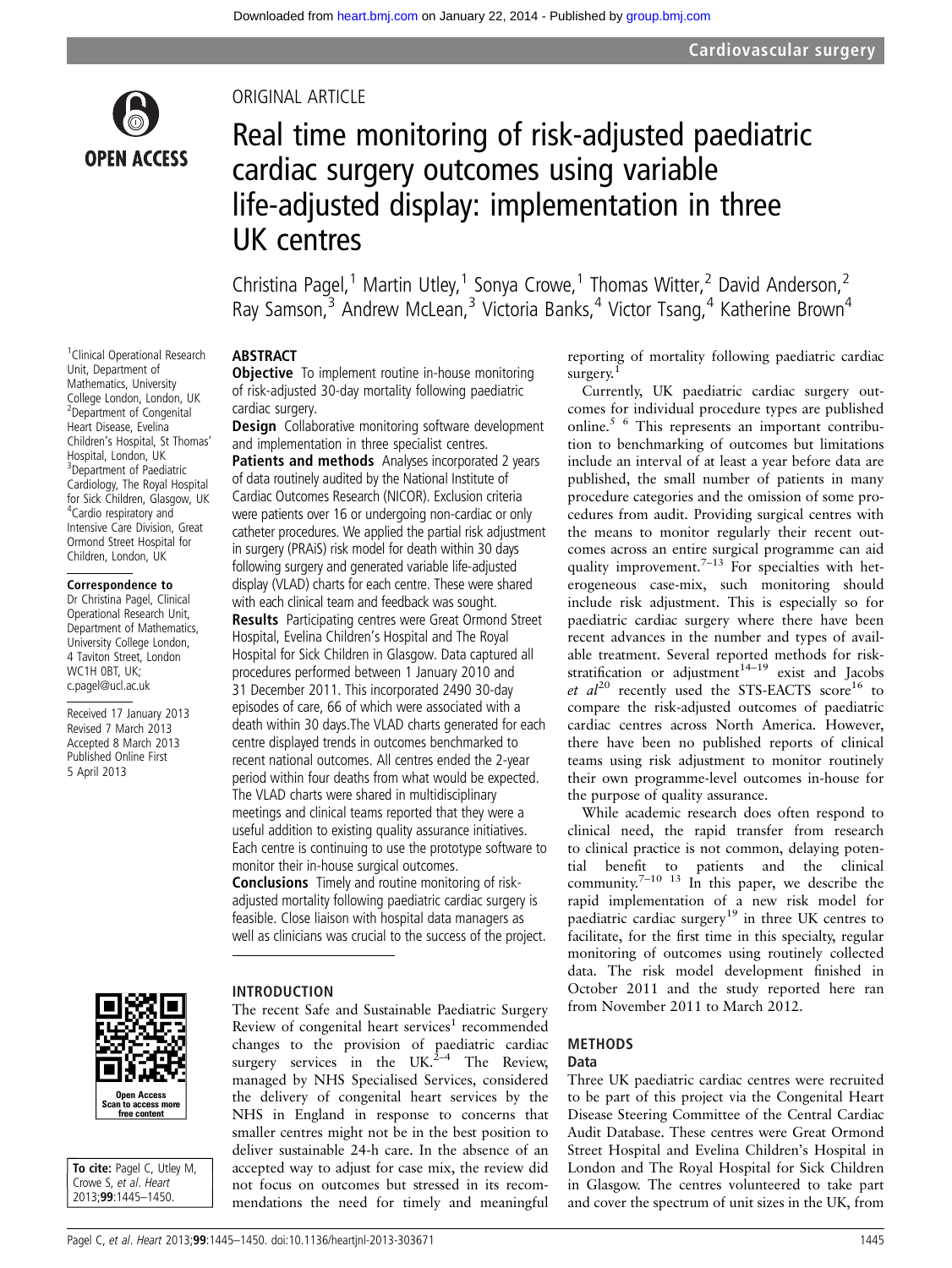### Cardiovascular surgery

the larger (Great Ormond Street) to the smaller (Glasgow). Each centre provided data on all paediatric cardiac surgery procedures<sup>5</sup> conducted in the period 1 January 2010 to 31 December 2011 inclusive. In order to facilitate the process, data were supplied in the format that centres currently use for mandatory submissions for national audit. Records for patients over 16 years old, and patients who only underwent catheter procedures or non-cardiac procedures were excluded from analysis.

Only pseudonymised, routinely collected data was used with no patient or carer interaction, so no ethical approval was required for this study.

### Analysis

For each centre, every record of a procedure was allocated to a 30-day episode of care. Each patient's first episode started with their first surgical procedure and the patient's vital status at 30 days was assigned as a primary outcome. Any further procedures within this 30-day episode constituted a secondary outcome. A surgical procedure more than 30 days after the first procedure constituted the beginning of a new episode.

An expected risk of death was estimated for each episode of care using the partial risk adjustment in surgery (PRAiS) model,<sup>19</sup> which partially adjusts for risk of death within 30 days following cardiac surgery in children under 16. The PRAiS model was built using a random 70% subset of 10 years of UK national audit data comprising 26 447 surgical episodes. It was then validated in the remaining 30% of the national dataset (10 597 episodes) which had not been used for model development. The risk factors included in the model are surgical procedure, diagnosis, age, weight and co-morbidity.

For each centre, risk-adjusted outcomes over time were displayed using the variable life-adjusted display (VLAD) method<sup>7</sup> that shows the difference between expected and observed mortality over time. In addition, further cardiac surgeries and interventional catheterisations within each individual 30-day episode of care were displayed on the VLAD chart.

To facilitate sustainable routine monitoring without specialist analytical support, we developed software implemented within Microsoft Excel to automate the preparation of data routinely supplied by centres for national audit for use with the risk model, and to generate and display VLAD charts. Since one aim was to provide centres with a 'ready to use' Excel spreadsheet for generation of VLAD charts, the software was developed in close collaboration with staff responsible for data submissions within the clinical centres, including repeated prototyping taking due account of existing data structures.

### Feedback from clinical teams

The VLAD charts were presented to multidisciplinary clinical teams within each centre to elicit feedback on the displays, leading to subsequent iterative refinements by the research team. The first time VLAD charts were shown at each centre, the analysts from University College London gave a brief introduction to the PRAiS risk model and VLAD chart methodology. This included highlighting known features of the risk model with respect to high risk cases and caveats around over-interpretation of VLAD charts without further investigation. The presentations of the VLAD charts on subsequent occasions were made by clinicians to their normal audience of the regular mortality and morbidity meeting, since one of our aims was to ascertain whether this could be embedded into the usual routine quality assurance processes of each unit. The charts were shown at the participating sites on an approximately monthly basis. At these meetings comments were sought and received ad hoc 'from the

floor'. These meetings are attended by a range of staff types; the number varies between 10 and 50 from centre to centre, and from month to month. The clinician responsible for presenting the VLAD chart and leading the discussion was debriefed by a member of the research team (KB, MU or CP) on at least three occasions.

## RESULTS

### VLAD charts

Centres provided a total of 4192 records, 1543 of which were excluded because: patients were over 16 (244 records), patients had only catheter procedures (1242 records), the patients did not have a cardiac procedure (56 records) or it was a duplicate record (1 record). The remaining 2649 records corresponded to 2490 30-day episodes, 66 of which were associated with a death within 30 days.

VLAD charts for the three participating centres covering the 2-year period of review are shown in figures 1–3. The risk model essentially benchmarks each centre's current short-term outcomes against UK outcomes achieved between 2007 and 2010 (see Crowe et  $al^{19}$ ) with partial adjustment for case mix. The plotted line goes up for each survival and down for each death. Over time, if outcomes are as expected based on the risk model, the end of the plotted line will tend to be close to zero. Given the low mortality associated with paediatric cardiac surgery (between 2007 and 2010, UK mortality was  $2.9\%^{19}$ ), the plotted line will rise much less steeply for a run of survivors than it will fall for a run of deaths. The overall numbers of deaths and survivors are shown in the top left hand side of the VLAD charts. Re-interventions are displayed in the form of coloured circles within the plots, such that their frequency can be reviewed by clinical teams alongside trends in risk-adjusted mortality. The three participating centres all ended the 2-year period within four survivors/deaths from what would be expected using the risk model but, importantly, the VLAD charts highlight different time periods for each centre that might have warranted further exploration.

To help the reader interpret the VLAD charts, we have shown in figure 4 an enlarged section from the VLAD chart for centre B. Here the difference between lower- and higher-risk cases is evident: the plotted line for higher-risk patients who survived is steeper than for lower-risk survivors and vice versa for patients who died.

We note that since calendar time is plotted on the horizontal axis, VLAD charts for centres with larger case volumes will have steeper slopes than VLAD charts for centres with a smaller case volume over the same period of time. Since the primary aim is for units to use this software for routine in-house monitoring and not for comparison with other units, this should not represent a barrier to use.

### Clinician feedback and improvements to software

Multidisciplinary teams in each centre reported that the VLAD charts showed useful information and that they prompted important discussion in mortality and morbidity meetings that in some instances led to further actions within the programme. Examples of this include:

▸ The VLAD chart from centre A (figure 1) displays a long run of survivors during 2010 and a subsequent run with several deaths in the summer/autumn of 2011 leading to a downward trend in the VLAD chart. In respect of this cluster of deaths, certain patterns and learning points were found above and beyond those identified through the individual reviews of cases that had taken place. This specific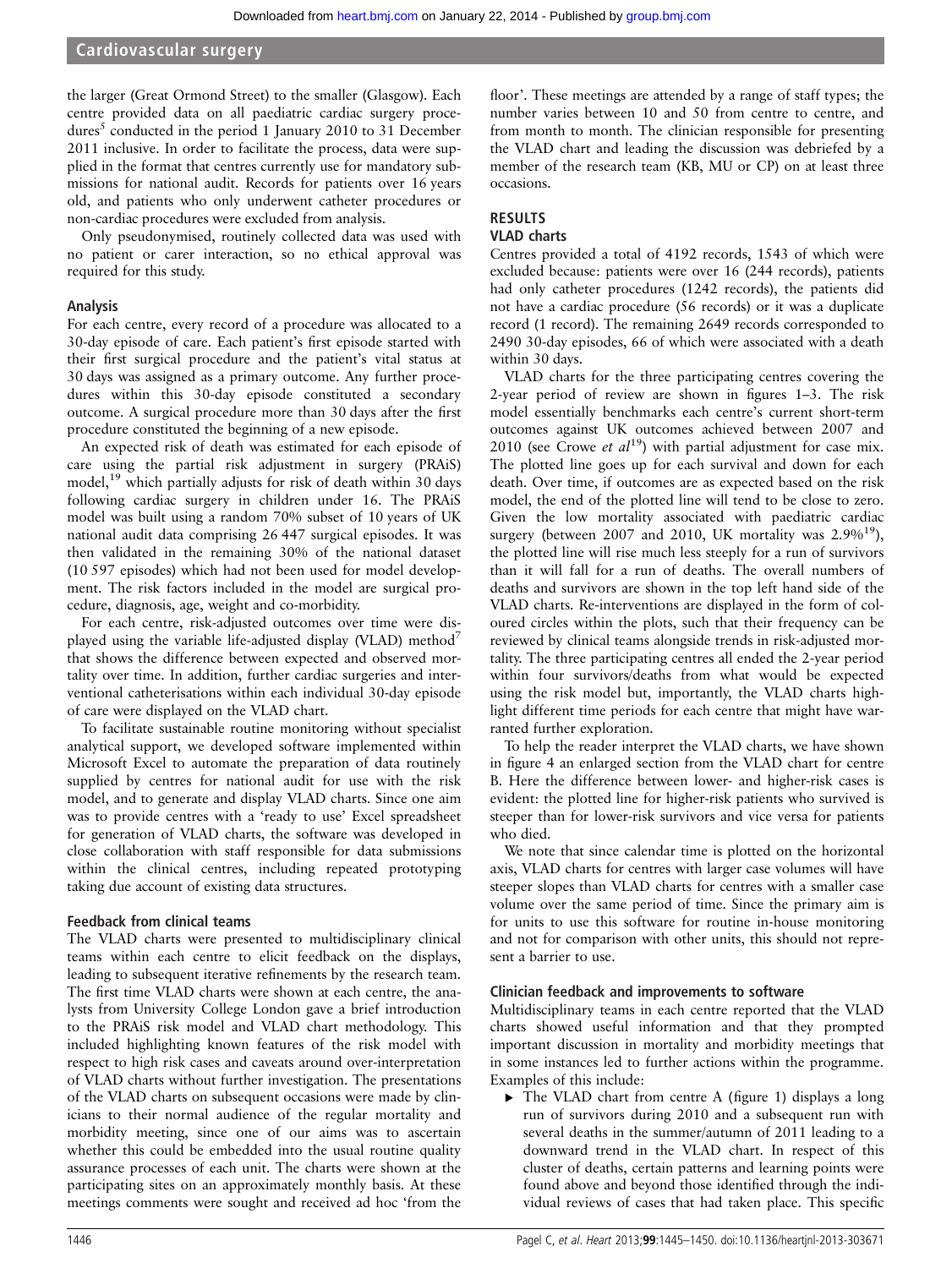



learning in centre A included a focused multi-disciplinary audit of one particular procedure type (arterial shunt) and review of protocols for that patient group including case selection issues, technical aspects of the surgery and consideration of alternative procedures in certain patients. We note that national audit has not prompted concerns about this patient group (or any other) at centre A.

▸ The section of the VLAD chart showing a downward trend in the summer of 2011 at centre B led to discussion within the surgical team at that centre about case-selection of patients for the Norwood operation.

These examples demonstrate that the response of the multidisciplinary team to adverse trends in the VLAD chart incorporated practitioners from more than one discipline, and led to ongoing quality improvement initiatives that extended outside the meeting where the chart was shown.

In addition to mortality outcomes, the secondary outcome of 'reintervention within 30 days' is also shown in the VLAD charts by use of coloured dots. This can provide useful additional information to clinical teams reviewing these charts: for instance, although centre A has a long run of survivors in the summer of 2010 (figure 1), there were a cluster of reinterventions during that period.

A review of the run of deaths shown by the VLAD chart from centre B (figure 2) during the first 6 months of 2011, while generating useful discussion of the relevant cases, also raised the issue of inter-centre differences in case-mix and the known performance of the risk model. Clinicians considered that it would be informative to compare an individual centre's case mix to the national average and we modified the software to provide this option. An example is provided in figure 5, showing the breakdown of case mix for centre B, alongside the comparator, which



 $-10$ 

#### VLAD Chart from 04/01/2010 to 30/12/2011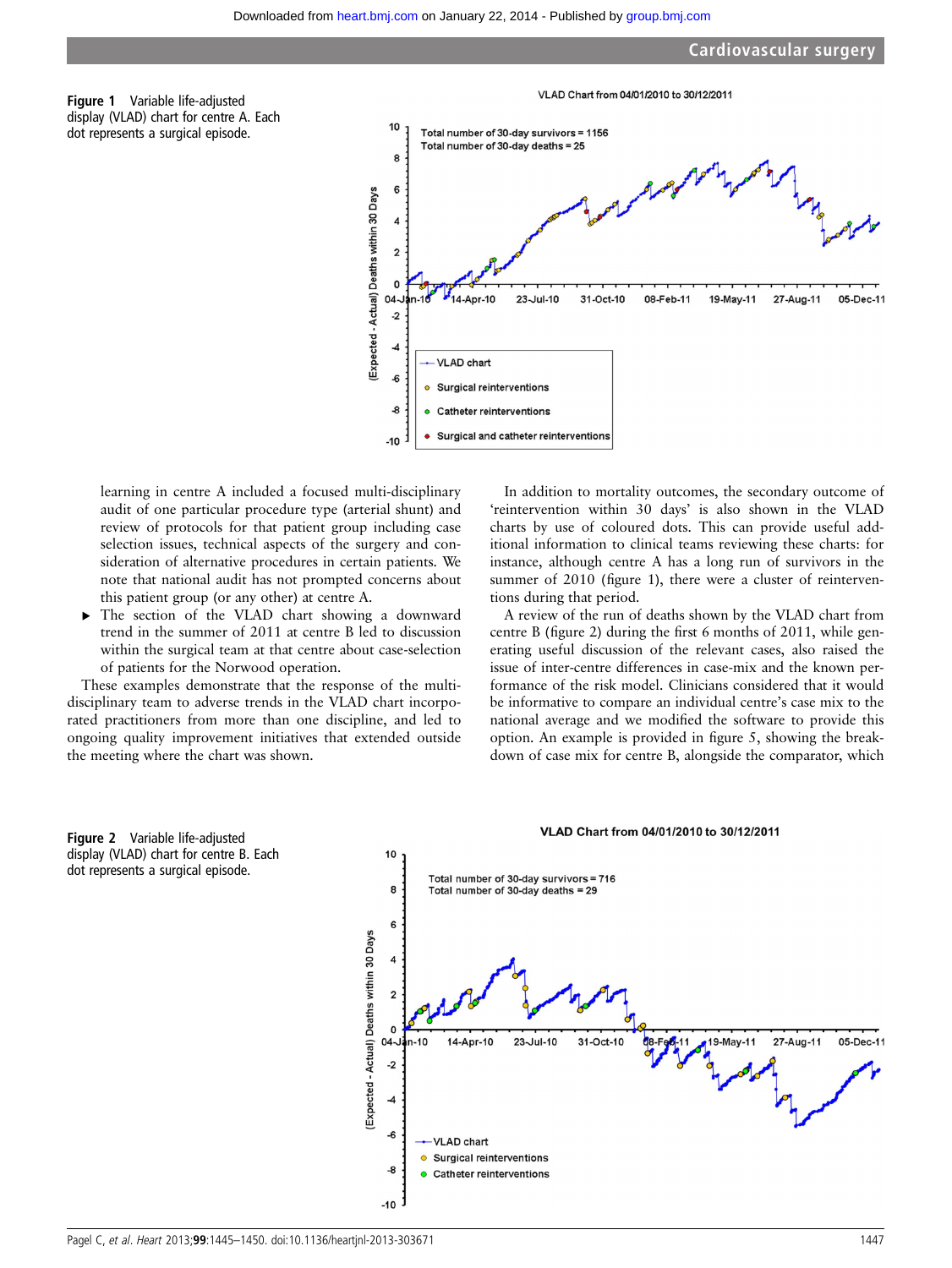### Cardiovascular surgery

Figure 3 Variable life-adjusted display (VLAD) chart for centre C. Each dot represents a surgical episode.



represents the national audit data from 2007–2010. This centre's case mix contains higher proportions of medium and high risk cases than the national average. The comparison is particularly relevant in this case, since the PRAiS risk model is known to underestimate risk slightly for the highest risk patients (with estimated risk above  $10\%$ ),<sup>19</sup> so that the VLAD chart in figure 2 is likely to present a slightly pessimistic picture.

Review of individual deaths highlighted the importance of co-morbid conditions and medical factors that were not fully accounted for in the predictions of expected risk. For example, prematurity was included in the risk model within a 'yes' or 'no' co-morbidity field indicating gestational age less than 37 weeks, as this is the definition used for national audit.<sup>5</sup> This does not capture the relative risk of operating at extremes of prematurity, for instance the case of a baby of only 25 weeks and weighing

600 g. Also, certain serious co-morbidities, for example end organ damage prior to surgery, were not adequately described by the data submitted for national audit, despite appropriate fields being available. Finally, important but highly specific cardiovascular risk factors such as the aortic dimensions in candidates for the high risk Norwood operation $17$  are not included in the routine dataset.

#### The software package and data considerations

Through working closely with the data managers, the software includes error checking and highlights obvious data anomalies for users. All required data processing is performed by the software to minimise the burden on centre data managers, so that only a straightforward 'copy and paste' from existing hospital databases into the Excel spreadsheet is required.



Figure 4 A close-up of a section of the variable life-adjusted display (VLAD) plot for centre B showing some features of VLADs.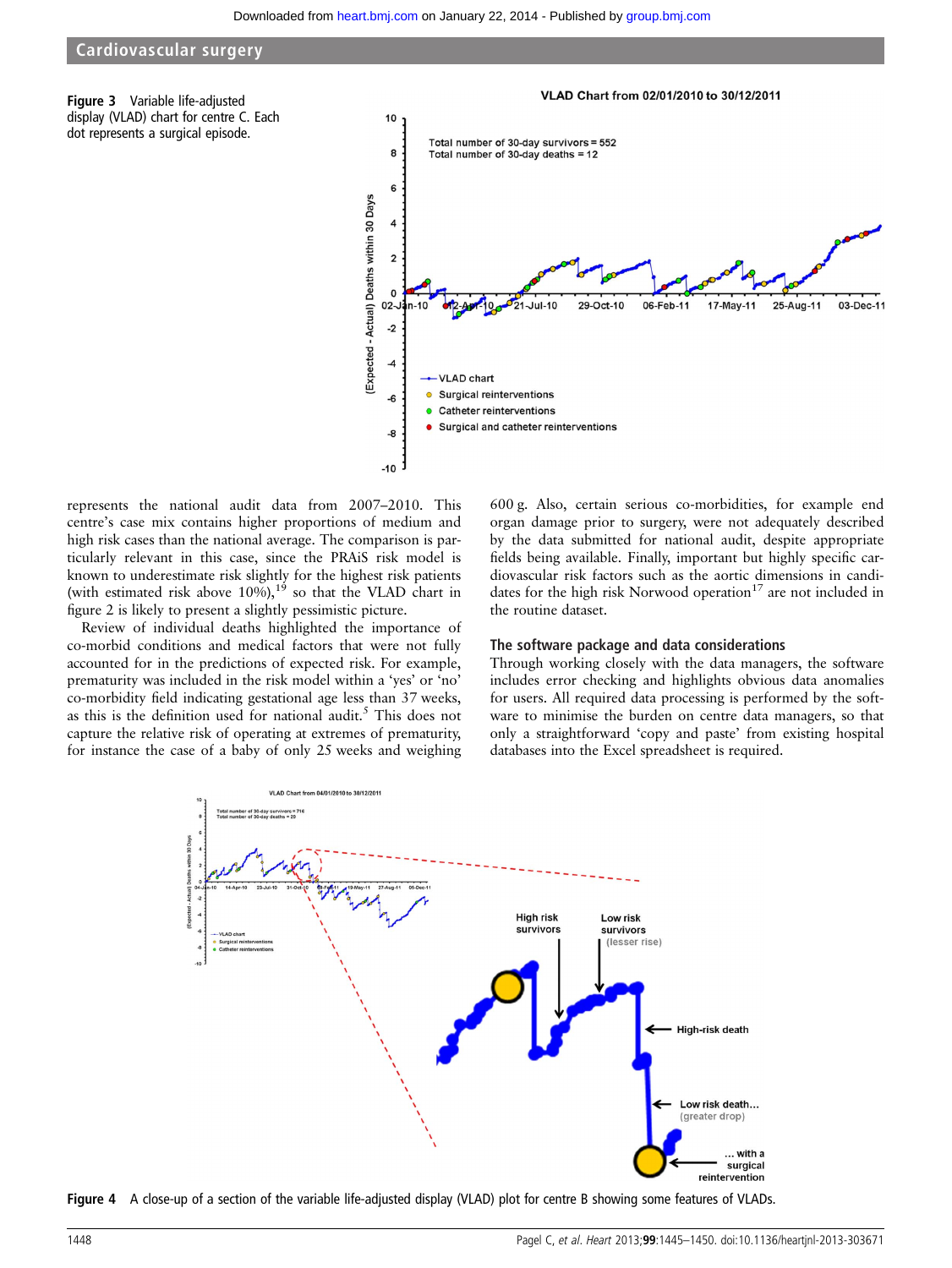

Figure 5 The Excel output showing the risk profile of centre B compared to the national average. CCAD, Central Cardic Audit Database.

The prototype Excel software was given to each centre at the end of the implementation period and is now being used independently by those multidisciplinary teams to inform local governance processes and quality improvement initiatives. For instance, VLAD charts covering the previous 12 months are shown once a month in a multidisciplinary meeting at Great Ormond Street Hospital and any notable features discussed (for instance, a cluster of deaths or reoperations).

#### **DISCUSSION**

Our aim was to provide a means for units to monitor their own programme level outcomes for paediatric cardiac surgeries, benchmarking to recent national outcomes using a new model for risk adjustment and feeding these data back to the multidisciplinary team. We focused on team level outcomes to recognise the contribution made to care and decision making by all staff groups within the units.

A new software package was developed that can be used by paediatric cardiac surgery centres to monitor their programme level, short-term outcomes with partial risk adjustment using the PRAiS risk model<sup>19</sup> and VLAD charts.<sup>7</sup> Presentation of VLAD charts to multidisciplinary meetings prompted useful discussion of observed trends in outcomes. All three centres are using the software regularly to monitor their recent outcomes in the context of mortality and morbidity conferences.

This routine in-house monitoring of risk-adjusted outcomes complements the annual national monitoring using funnel plots already in place for a range of individual surgical procedures on the National Institute for Cardiovascular Outcomes Research (NICOR) congenital heart disease web portal. The VLAD charts have obvious advantages in that first, the charts incorporate a unit's entire case load, thus increasing the chance of any concerning trend being detectable, and second, the VLAD charts can be delivered directly to clinical teams for very timely review of risk-adjusted outcomes with obvious advantages for quality assurance.

The PRAiS risk adjustment model was developed in 2010– 2011 using paediatric cardiac surgery audit data held by NICOR by a multidisciplinary group incorporating analysts and clinicians. The PRAiS risk adjustment model includes risk factors that have face validity and are already routinely collected for national audit: these attributes ensured that this method of risk adjustment was easy to implement in routine practice in the

participating cardiac centres. Validation of PRAiS<sup>19</sup> showed that it performed as well as other published methods of risk adjustment<sup>15 16</sup> which increased its acceptability for use in monitoring among clinicians. There is the potential for future improved accuracy of risk ascertainment with better data quality, in particular regarding co-morbidity information as discussed above.

An ideal study exploring the introduction of a new monitoring system would involve only centres new to both the method of risk adjustment and the analytical team, to better mimic prospective national use. One of the centres (Great Ormond Street Hospital) co-developed the PRAiS risk model and has a longstanding productive collaboration with the analysts: this undoubtedly facilitated the success of the implementation in that centre. Close collaboration with data managers from the centres meant that the developed software could be responsive to centres' needs—for instance, the incorporation of reasonably comprehensive error checking and allowing for a variety of data input formats. The input of clinicians into the development of the software and pilot runs of the VLAD charts in a morbidity and mortality forum allowed the research team to add useful features to the output. We acknowledge that no formal systematic evaluation of feedback was performed, rather that the clinicians responsible for presenting the plots at their respective centres were informally debriefed by the research team.

VLAD charts evaluating trends in the results of adult cardiac surgery have used data pertaining to individual operators $21-24$ and alternatively, programme level data.<sup>7</sup> The choice of programme based charts in this study reflects the fact that paediatric cardiac surgery demands high standards from cardiologists, nurses and intensive care specialists as well as surgeons as has been highlighted in recent service reviews.<sup>1 25</sup> <sup>26</sup> Statistical methods based on CUSUM analysis have been used previously within VLAD charts to incorporate a 'signal' of poor outcomes.<sup>27</sup> Rocket tails have been applied to VLAD charts to indicate graduations of likelihood that differences between expected and observed outcomes are due to chance.<sup>28</sup> Given the intended use of the paediatric cardiac surgery VLAD charts in a regular continuous programme of review, we chose not to include statistical signalling in order to limit scope for complacency. We additionally discussed the potential for positive or negative trends to arise by chance with clinical teams and emphasised that VLAD charts represent a starting point for investigation, not an end.

In addition to the points above, this study highlighted other factors that have implications for future implementation of routine monitoring in clinical practice.

When initiating risk-adjusted monitoring of outcomes within centres, the discussions with clinical teams around context and intended use should consider the sensitivities involved. Previous barriers to clinician participation in reviews of patient safety and quality concerns included fear of censure and reprisals, lack of trust and concern regarding confidentiality.<sup>29</sup> Using the VLAD method for evaluation of recent outcomes means that on average, with a well calibrated risk model, a centre's outcomes will probably fluctuate around the zero line. We learned that clinicians' first impressions of such plots can be that being close to the zero line is undesirable. This might be exacerbated by the fact that risk models currently used in adult cardiac surgery tend to overestimate risk of death so that VLAD charts of risk-adjusted outcomes in adult cardiac surgery normally show better performance than expected from the risk model.<sup>8</sup><sup>9</sup> The VLAD charts do not evaluate the programme itself—quality of service is only one of many possible explanations for observed trends in a VLAD chart. Rather, the aim is to stimulate reflection on practice and assist a broader programme of continuous quality improvement.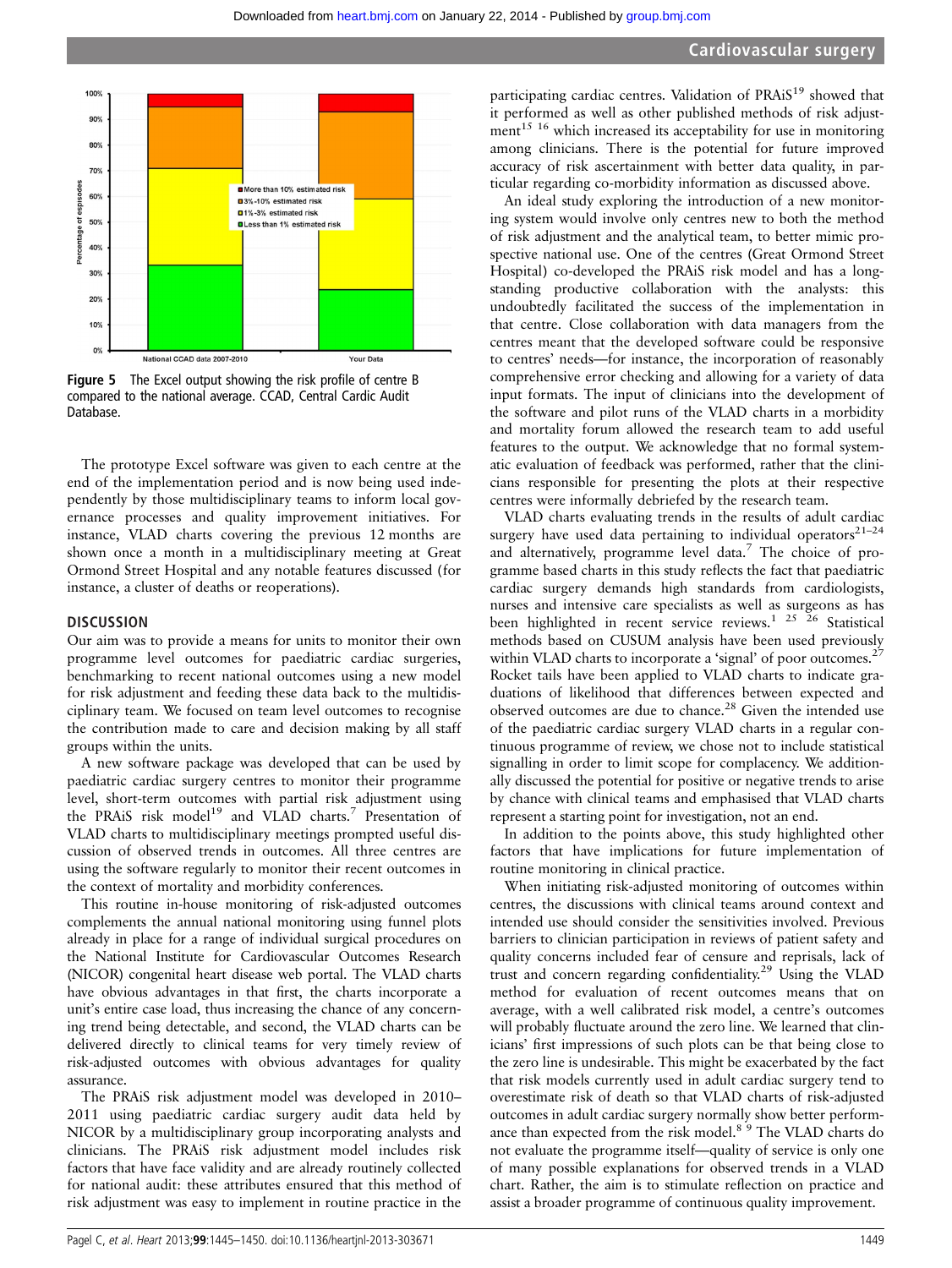### Cardiovascular surgery

An unanswered question is whether such routine monitoring will lead to service improvement in paediatric cardiac surgery. There is evidence to support this in adult heart surgery,  $13$  but with the management of congenital heart disease being far from a 'one-stop-shop', it seems likely that audit including review of short and longer-term outcomes will best serve the needs of this population.

One final concern about the role of routine monitoring in surgical services arose during this study, which has relevance across many clinical areas. As hospital outcomes are increasingly published online and discussed in mainstream media, it is possible that hospital centres would see a programme of routine monitoring of outcomes as a risk rather than an opportunity. On the other hand, publishing clinical outcomes can increase trust among service users and drive improvement across an organisation.30 Perhaps further debate between clinicians and the public around the role of routine monitoring within service improvement is required.

Acknowledgements We would like to acknowledge all the surgeons at each centre for supporting this project.

Contributors CP, MU, SC, VT and KB had the original idea for the project. CP, SC analysed the data and developed the Excel software. CP, MU, SC and KB discussed the output with each unit. CP, MU, SC, TW, VB, VT and KB all contributed to the design of the Excel software and the format of the output. TW, RS and VB provided the data and feedback on the Excel software. DA, AM and VT represent the surgeons at each unit who allowed the data be used and championed the project in each unit. CP wrote the first draft of the paper and all authors read and commented on the manuscript. CP is guarantor for the paper.

**Funding** This study was funded by the National Institute of Cardiovascular Outcomes Research at UCL. The Health Foundation funded the contribution of CP, MU and SC in preparing the manuscript (grant number 6940). The funders played no role in the study design, analysis and interpretation of the data nor in the preparation of the article.

Competing interests The UCL Clinical Operational Research Unit received funding from the National Institute of Cardiovascular Outcomes Research to carry out the prototype software development and implementation and from the Health Foundation to disseminate the work (including manuscript preparation); CP, MU, SC may receive small amounts of income in future relating to the roll-out of an updated version of the developed VLAD software; TW, AM and KB serve alongside colleagues from various UK cardiac centres on the Congenital Heart Diseases Steering Committee at NICOR.

Provenance and peer review Not commissioned; externally peer reviewed.

Open Access This is an Open Access article distributed in accordance with the Creative Commons Attribution Non Commercial (CC BY-NC 3.0) license, which permits others to distribute, remix, adapt, build upon this work non-commercially, and license their derivative works on different terms, provided the original work is properly cited and the use is non-commercial. See: http://creativecommons.org/ licenses/by-nc/3.0/

### REFERENCES

- 1 NHS. Safe and Sustainable: Childrens Congenital Cardiac Services. NHS Specialist Services. 2011. [http://www.specialisedservices.nhs.uk/safe\\_sustainable/](http://www.specialisedservices.nhs.uk/safe_sustainable/childrens-congenital-cardiac-services) [childrens-congenital-cardiac-services](http://www.specialisedservices.nhs.uk/safe_sustainable/childrens-congenital-cardiac-services) (accessed 3 Jan 2013).
- 2 McGauran A. Radcliffe should stop doing children's heart surgery, review recommends. BMJ 2010;341:c5863–3.
- 3 McGauran A. Fewer hospitals in England should perform children's heart surgery. BMJ 2011;342:d1129–9.
- Dyer C. Consultation process on closing children's cardiac surgery services at Brompton Hospital was fair, judges rule. BMJ 2012;344:e2896–6.
- 5 CCAD. Central Cardic Audit Database: Paediatric Analysis Home Page. Congenital Heart Disease Website. 2011.<http://www.ucl.ac.uk/nicor/> (accessed 29 Jan 2011).
- 6 Spiegelhalter DJ. Mortality and volume of cases in paediatric cardiac surgery: retrospective study based on routinely collected data. BMJ 2002;324:261–1.
- 7 Lovegrove J, Valencia O, Treasure T, et al. Monitoring the results of cardiac surgery by variable life-adjusted display. Lancet 1997;350:1128–30.
- 8 Nashef SA, Roques F, Michel P, et al. European System for Cardiac Operative Risk Evaluation (EuroSCORE). Eur J Cardiothorac Surg 1999;16:9–13.
- Parsonnet V, Dean D, Bernstein AD. A method of uniform stratification of risk for evaluating the results of surgery in acquired adult heart disease. Circulation 1989;79:I3–12.
- 10 Sherlaw-Johnson C, Lovegrove J, Treasure T, et al. Likely variations in perioperative mortality associated with cardiac surgery: when does high mortality reflect bad practice? Heart 2000;84:79–82.
- 11 Nugent WC. Building and supporting sustainable improvement in cardiac surgery: the Northern New England experience. Semin Cardiothorac Vasc Anesth 2005;9:115–18.
- 12 Sibanda T, Sibanda N. The CUSUM chart method as a tool for continuous monitoring of clinical outcomes using routinely collected data. BMC Med Res Methodol 2007;7:46.
- 13 Bridgewater B, Grayson AD, Brooks N, et al. Has the publication of cardiac surgery outcome data been associated with changes in practice in northwest England: an analysis of 25,730 patients undergoing CABG surgery under 30 surgeons over eight years. Heart 2007;93:744–8.
- 14 Lacour-Gayet F, Clarke D, Jacobs J, et al. The Aristotle score for congenital heart surgery. Semin Thorac Cardiovasc Surg 2004;7:185–91.
- 15 Jenkins KJ, Gauvreau K, Newburger JW, et al. Consensus-based method for risk adjustment for surgery for congenital heart disease. J Thorac Cardiovasc Surg 2002;123:110–18.
- 16 O'Brien SM, Clarke DR, Jacobs JP, et al. An empirically based tool for analyzing mortality associated with congenital heart surgery. J Thorac Cardiovasc Surg 2009;138:1139–53.
- 17 Tweddell JS, Sleeper LA, Ohye RG, et al. Intermediate-term mortality and cardiac transplantation in infants with single-ventricle lesions: risk factors and their interaction with shunt type. J Thorac Cardiovasc Surg 2012;144:152–9.
- 18 Kang N, Cole T, Tsang V, et al. Risk stratification in paediatric open-heart surgery. Eur J Cardiothorac Surg 2004;26:3–11.
- 19 Crowe S, Brown KL, Pagel C, et al. Development of a diagnosis- and procedure-based risk model for 30-day outcome after pediatric cardiac surgery. J Thorac Cardiovasc Surg. Published Online First: 17 July 2012. doi:[10.1016/j.jtcvs.](http://dx.doi.org/10.1016/j.jtcvs.2012.06.023) [2012.06.023](http://dx.doi.org/10.1016/j.jtcvs.2012.06.023)
- 20 Jacobs JP, O'Brien SM, Pasquali SK, et al. Variation in outcomes for risk-stratified pediatric cardiac surgical operations: an analysis of the STS Congenital Heart Surgery Database. Ann Thorac Surg 2012;94:564–71; discussion 571–572.
- 21 Treasure T, Valencia O, Sherlaw-Johnson C, et al. Surgical performance measurement. Health Care Manag Sci 2002;5:243–8.
- 22 Bridgewater B, Grayson AD, Jackson M, et al. Surgeon specific mortality in adult cardiac surgery: comparison between crude and risk stratified data. BMJ 2003;327:13–17.
- 23 Bridgewater B. Mortality data in adult cardiac surgery for named surgeons: retrospective examination of prospectively collected data on coronary artery surgery and aortic valve replacement. BMJ 2005;330:506–10.
- 24 Grant SW, Grayson AD, Jackson M, et al. Does the choice of risk-adjustment model influence the outcome of surgeon-specific mortality analysis? A retrospective analysis of 14,637 patients under 31 surgeons. Heart 2008;94:1044–9.
- 25 Murphy JF. The Bristol Royal Infirmary Inquiry 18th July 2001. Ir Med J 2001;94:228.
- 26 Moore A, Agnew T, Cole A. Bristol Royal Infirmary—the aftermath: six pages of analysis. Health Serv J 2001;111:11–17.
- 27 Sherlaw-Johnson C. A method for detecting runs of good and bad clinical outcomes on Variable Life-Adjusted Display (VLAD) charts. Health Care Manag Sci 2005;8:61–5.
- 28 Sherlaw-Johnson C, Morton A, Robinson MB, et al. Real-time monitoring of coronary care mortality: a comparison and combination of two monitoring tools. Int J Cardiol 2005;100:301–7.
- 29 NPSA. Patient safety resources. [http://www.nrls.npsa.nhs.uk/resources/?](http://www.nrls.npsa.nhs.uk/resources/?EntryId45=59883) [EntryId45=59883](http://www.nrls.npsa.nhs.uk/resources/?EntryId45=59883) (accessed 2 Sep 2012).
- 30 Abbasi K. Improvement in practice: Beth Israel Deaconess case study. 2010. [http://](http://www.health.org.uk/public/cms/75/76/4167/2686/BID_update_FINAL.pdf?realName=MeIeJQ.pdf) [www.health.org.uk/public/cms/75/76/4167/2686/BID\\_update\\_FINAL.pdf?](http://www.health.org.uk/public/cms/75/76/4167/2686/BID_update_FINAL.pdf?realName=MeIeJQ.pdf) [realName=MeIeJQ.pdf](http://www.health.org.uk/public/cms/75/76/4167/2686/BID_update_FINAL.pdf?realName=MeIeJQ.pdf) (accessed 29 Oct 2012).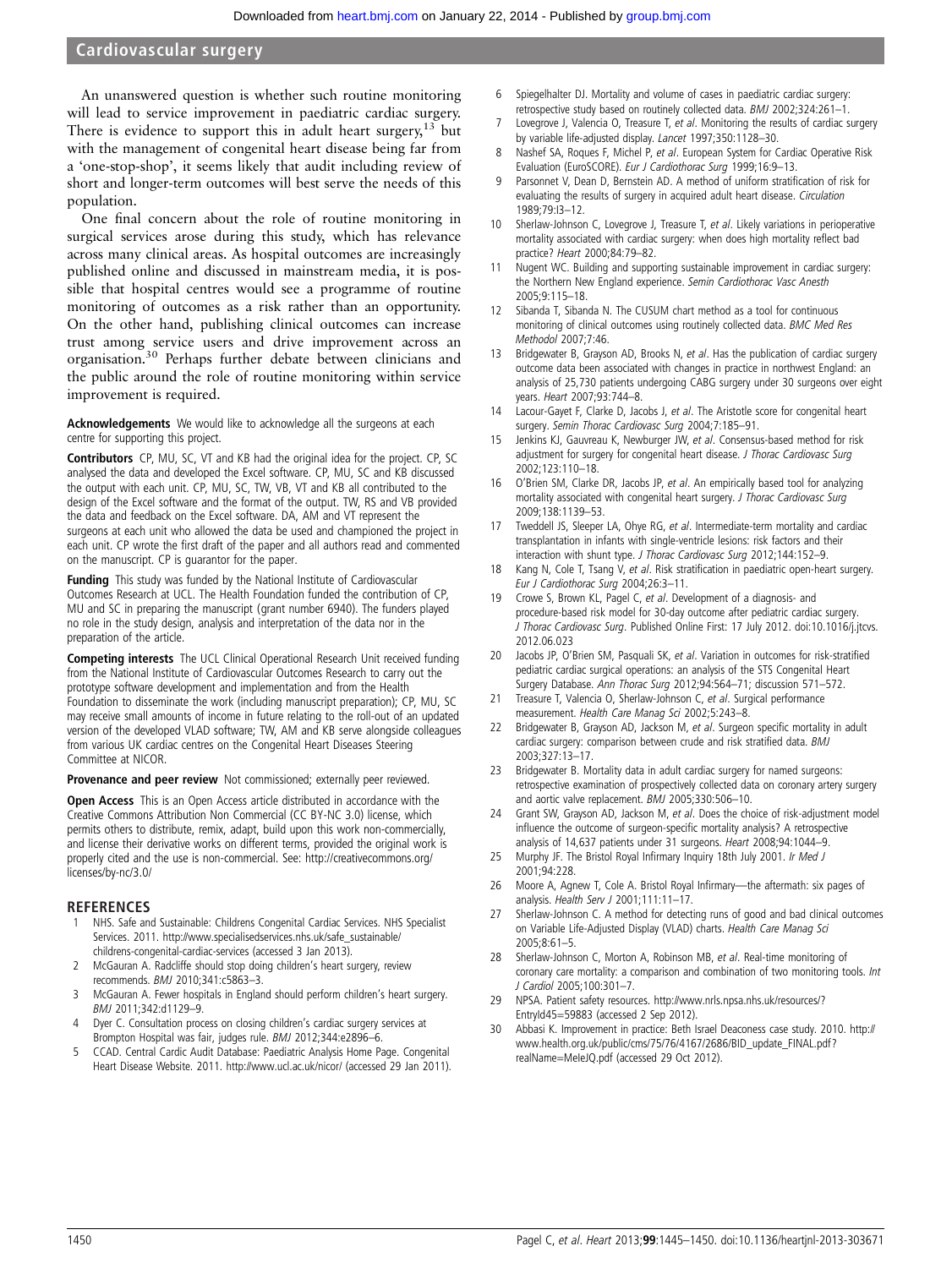# **implementation in three UK centres variable life-adjusted display: paediatric cardiac surgery outcomes using Real time monitoring of risk-adjusted**

Christina Pagel, Martin Utley, Sonya Crowe, et al.

doi: 10.1136/heartjnl-2013-303671 Heart 2013 99: 1445-1450 originally published online April 5, 2013

**<http://heart.bmj.com/content/99/19/1445.full.html>** Updated information and services can be found at:

|                                    | These include:                                                                                                                                                                                                                                                                                                                                                                                                                       |
|------------------------------------|--------------------------------------------------------------------------------------------------------------------------------------------------------------------------------------------------------------------------------------------------------------------------------------------------------------------------------------------------------------------------------------------------------------------------------------|
| <b>References</b>                  | This article cites 25 articles, 12 of which can be accessed free at:<br>http://heart.bmj.com/content/99/19/1445.full.html#ref-list-1                                                                                                                                                                                                                                                                                                 |
|                                    | Article cited in:<br>http://heart.bmj.com/content/99/19/1445.full.html#related-urls                                                                                                                                                                                                                                                                                                                                                  |
| <b>Open Access</b>                 | This is an Open Access article distributed in accordance with the<br>Creative Commons Attribution Non Commercial (CC BY-NC 3.0)<br>license, which permits others to distribute, remix, adapt, build upon this<br>work non-commercially, and license their derivative works on different<br>terms, provided the original work is properly cited and the use is<br>non-commercial. See: http://creativecommons.org/licenses/by-nc/3.0/ |
| <b>Email alerting</b><br>service   | Receive free email alerts when new articles cite this article. Sign up in<br>the box at the top right corner of the online article.                                                                                                                                                                                                                                                                                                  |
| <b>Topic</b><br><b>Collections</b> | Articles on similar topics can be found in the following collections<br>Open access (91 articles)<br>Interventional cardiology (2552 articles)<br>Epidemiology (3029 articles)                                                                                                                                                                                                                                                       |

**<http://group.bmj.com/group/rights-licensing/permissions>** To request permissions go to:

**<http://journals.bmj.com/cgi/reprintform>** To order reprints go to:

**Heart** 

**<http://group.bmj.com/subscribe/>** To subscribe to BMJ go to: